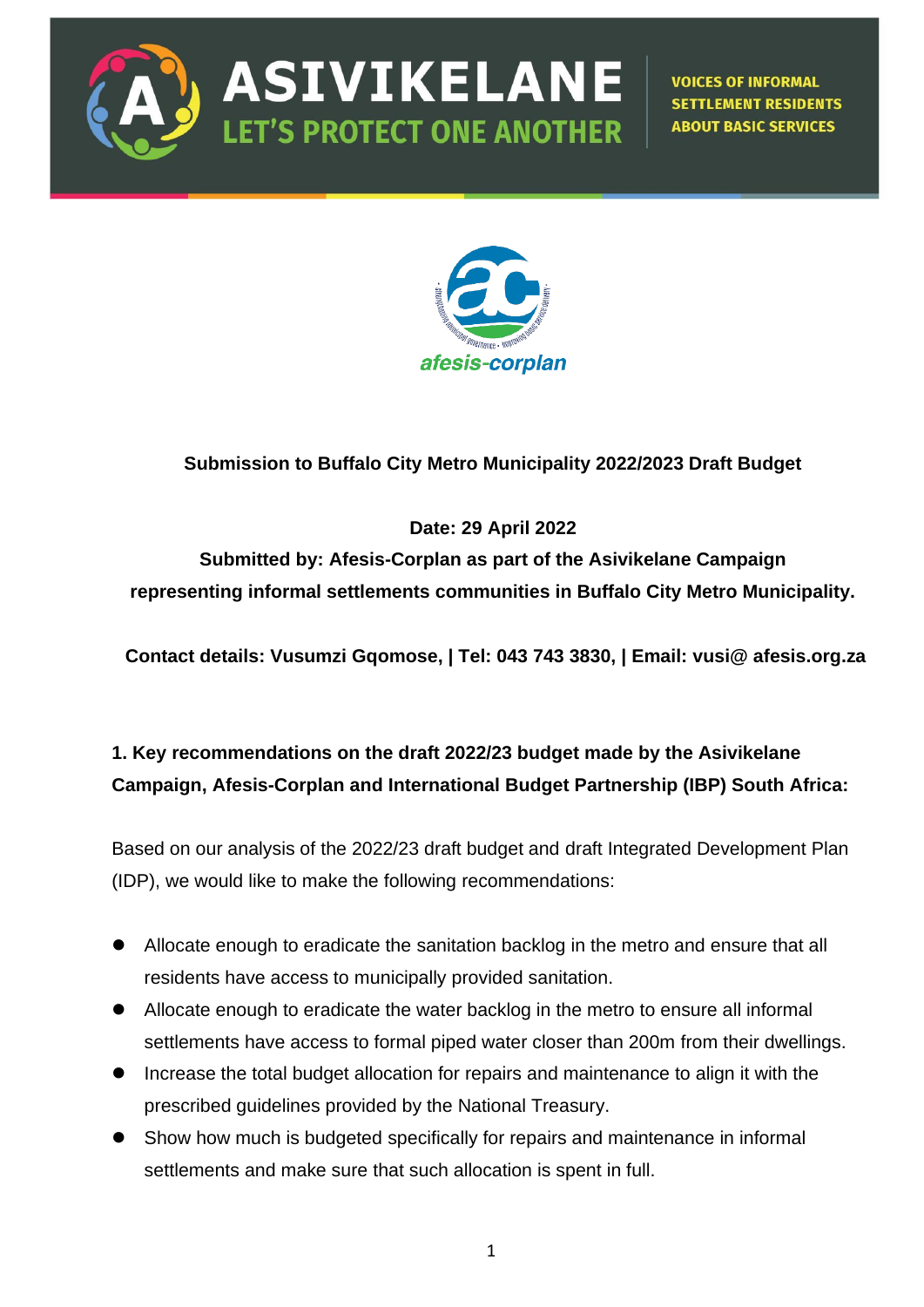- Have a dedicated budget item for refuse collection in informal settlements because there are significant health risks posed by the growing backlog of refuse removal.
- ⚫ Increase the budget allocation for streetlights and high-mast lighting to make informal settlements safer.
- Show clearly which settlements will benefit from new services and how many such new services will be provided in each settlement and when.
- Provide a detailed plan on informal settlement upgrading and show exactly what the metro plans to deliver, as well as where and when in terms of the different budget items.

#### **Who are we?**

The Asivikelane campaign monitors basic service delivery in informal settlements and amplifies the voices of residents who share their lived experience and speak out about what they need from the government to improve their access to services such as water, sanitation and refuse removal. The Asivikelane campaign is an initiative of the International Budget Partnership South Africa (IBP South Africa), and Afesis-Corplan is its partner in Buffalo City. Afesis-Corplan is a progressive non-governmental organisation (NGO) which contributes to community-driven development and good local governance in the Eastern Cape. IBP South Africa is an NGO whose goal is to build the ability of poor people to engage in government budgets.

#### **2. Service delivery challenges in Buffalo City**

Evidence collected by the Asivikelane campaign shows that residents living in informal settlements in the Buffalo City Metropolitan Municipality face several service delivery challenges.

Over the past year residents have indicated that access to water, cleaning of toilets and provision of refuse removal services have deteriorated in Buffalo City; however there has been some improvement between February and April this year.

#### *2.1 Inadequate access to sanitation*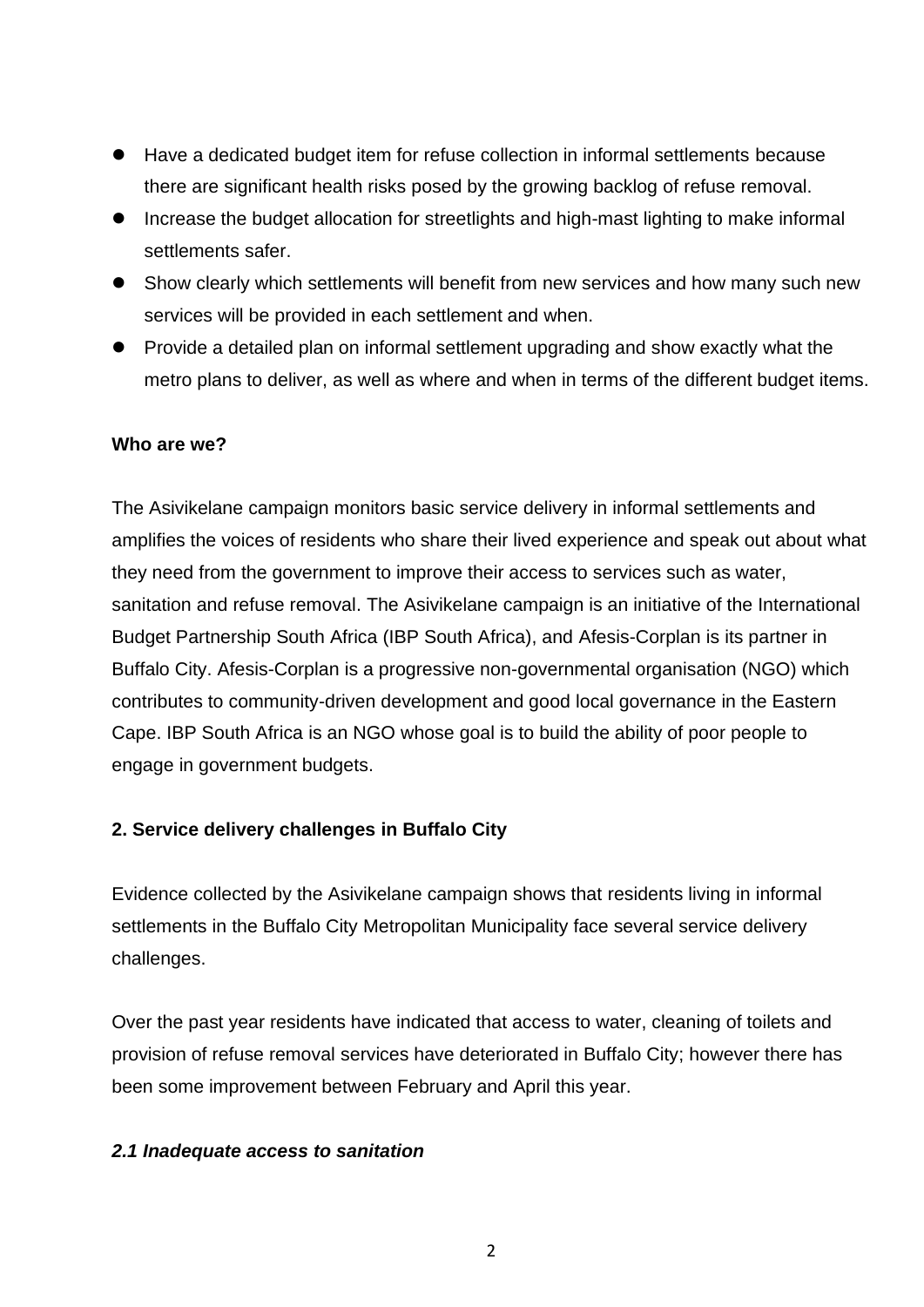Asivikelane residents have flagged many challenges with regard to access to sanitation in Buffalo City. The most common challenges associated with toilets are that they are blocked or broken. There are also not enough of them, with large numbers of residents having to share one toilet, and some residents not having any access at all.

Another major challenge is that toilets are not regularly cleaned by the municipality. More than 80% of residents use communal flush toilets in Buffalo City and the municipality is responsible for ensuring that the toilets are cleaned and maintained. However, in February 2022 only 35,4% of residents said that their toilet had been cleaned over the past 7 days.

As per data provided by the City in the draft 2022/23 Integrated Development Plan, the sanitation backlog was still significant in 2020. Moreover, according to the 2020 statistics, more than 15 000 households still used pit toilets, more than 1 300 households still used the bucket system, and more than 6 800 households still had no toilets. The statistics provided include households in both formal and informal settlements, and it is therefore not possible to know exactly how many are in informal settlements. However, the statistics are in line with trends identified in data collected by Asivikelane which show that some residents in informal settlements still use pit toilets or have no toilets at all.

#### *2.2 Water provision in informal settlements*

There are several key challenges related to water provision in Buffalo City. Most critical is a lack of repairs and maintenance, as well as residents simply not having enough water.

The metro has indicated in the draft IDP that the water backlog remains a major problem. The IDP states that in 2020, out of all the households in the metro almost 17 000 had access to a standpipe further than 200m from their dwelling, which is below the minimum standard in the metro. More than 5 800 households did not have access to any piped water, which echoes the evidence gathered by residents participating in Asivikelane.

In April 2022 almost 30% of residents said that they did not have access to enough water. Residents flagged the following recurring issues: not enough taps, broken taps, low water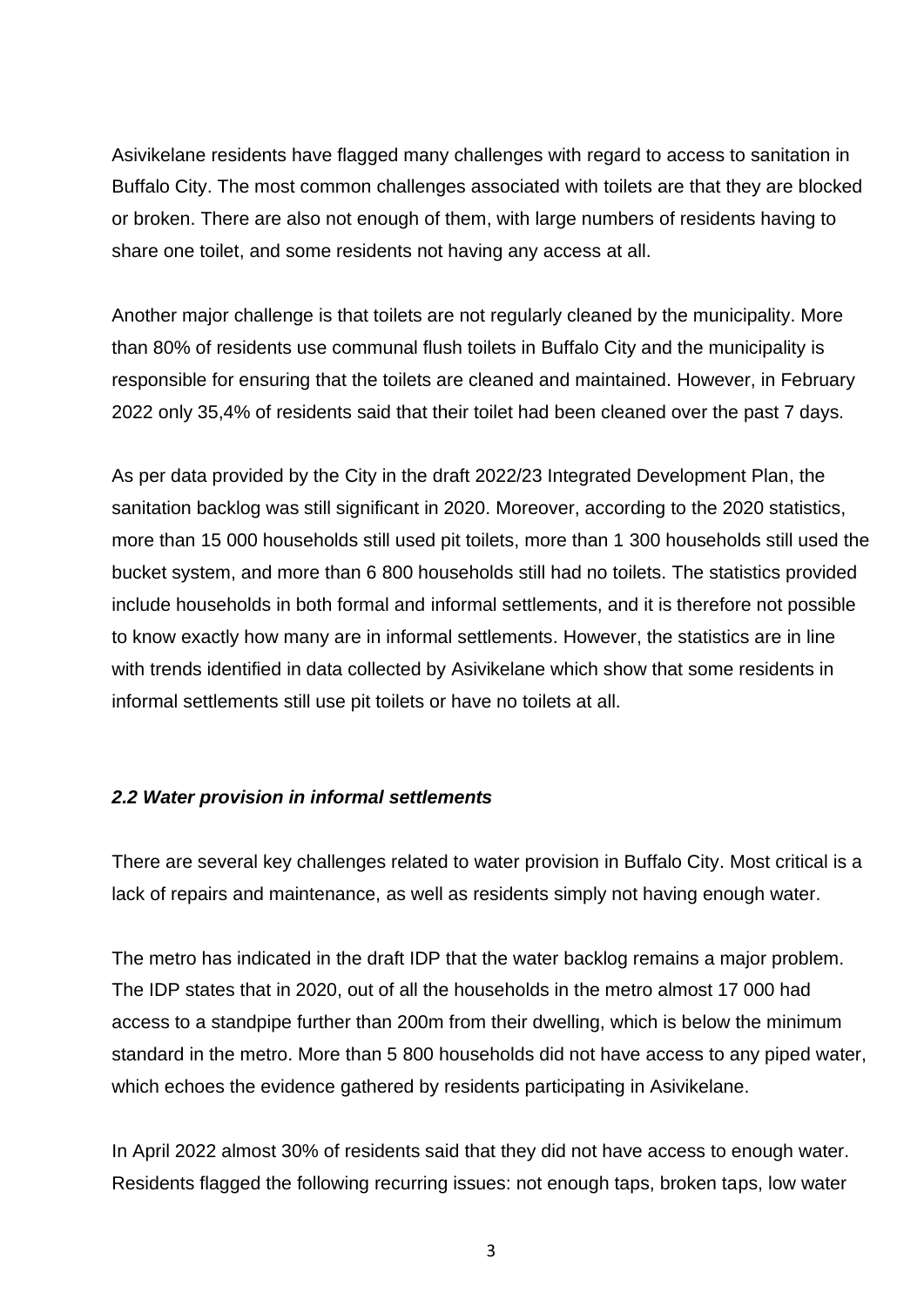pressure, and taps being too far from some residents' homes. There have also been water outages in the metro.

Almost 80% of residents surveyed in April use communal taps and are therefore heavily reliant on the municipality to ensure that there are enough taps and that these taps are maintained and repaired when they are broken.

#### *2.3 Waste removal services*

In April 2022 only 43,4% of residents said that their waste had been removed in the previous 7 days.

The main issues with waste removal are that the metro does not provide waste removal services in some areas and that residents do not receive refuse bags, which makes it difficult for them to dispose of their waste. As a result, residents often resort to burning their waste, causing air pollution that poses several health risks.

#### *2.4 Public lighting in informal settlements*

Another critical issue for informal settlement residents is lack of access to electricity and inadequate lighting in their settlements. In August 2021, 81% of residents said they had inadequate access to public lighting. This was one of the key reasons why residents felt unsafe using communal toilets in their settlements.

#### *2.5 Inadequate repairs and maintenance*

Many of the services that the metro provides are ineffective because when they break the metro does not fix them.

The most critical finding about repairs and maintenance is that 18% of residents said in March this year that a broken tap, toilet or water tank was *never* fixed when it was reported. Another 59% said that repairs took between one week and three months – leaving residents without services for extended periods of time.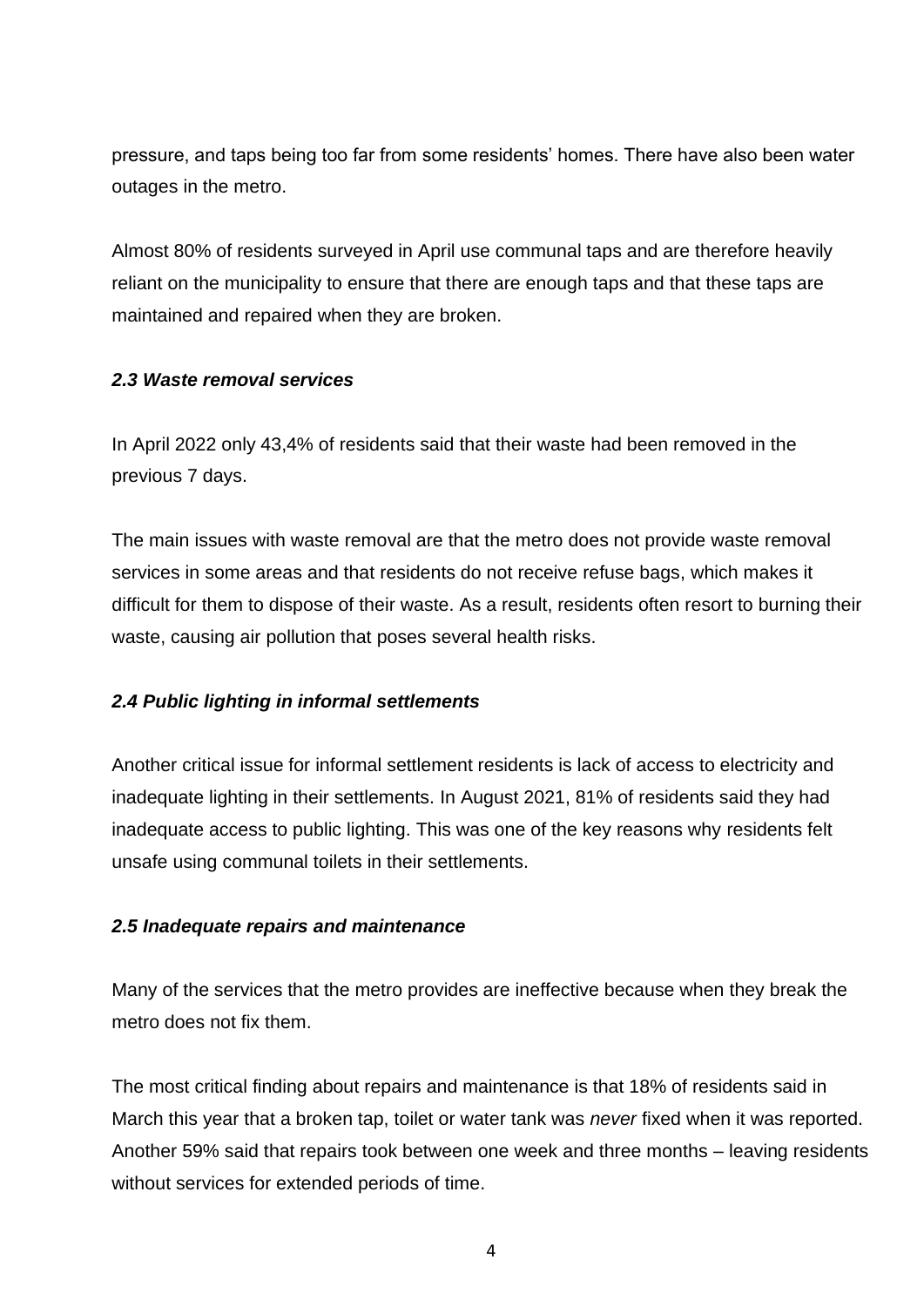# **3. Evidence from the 2022/23 draft budget: where should the metro make adjustments?**

Based on these service delivery issues, highlighted by the Asivikelane campaign and metro's own data, we have focused in this analysis on the allocations in the metro's draft budget for water, sanitation, electricity, refuse removal and informal settlement upgrading. While we welcome that the municipality has increased the budget allocations for informal settlement service delivery, our analysis below suggests that it might not be enough to eradicate the service delivery backlogs.

### **3.1 Budget allocation for sanitation**

It does not seem likely that the current budget will provide sufficient sanitation for the 15 000 households still using pit toilets, 1 300 households using the bucket system, and 6 800 households with no sanitation services all.

The Infrastructure Services Directorate has a capital project under its section for wastewater for sanitation facilities in informal settlements. The draft 2022/23 budget sets it out as one of the largest capital projects in the sanitation services. The draft budget indicates that the item provides for the "provision of waterborne ablution facilities in informal settlements in urban areas". This means that this project provides communal ablution blocks in Buffalo City's informal settlements.

The budget for this programme has increased by 25% from what was provided in the 2021/22 draft budget.

| Programme                             | 2021/22 | 2022/23                 | draft<br>2023/24 | 2024/25<br>draft        |
|---------------------------------------|---------|-------------------------|------------------|-------------------------|
|                                       | draft   | draft capital           | capital budget   | capital budget          |
|                                       | capital | budget                  |                  |                         |
|                                       | budget  |                         |                  |                         |
| Sanitation facilities in   R8 million |         | R <sub>10</sub> million | R <sub>0</sub>   | R <sub>10</sub> million |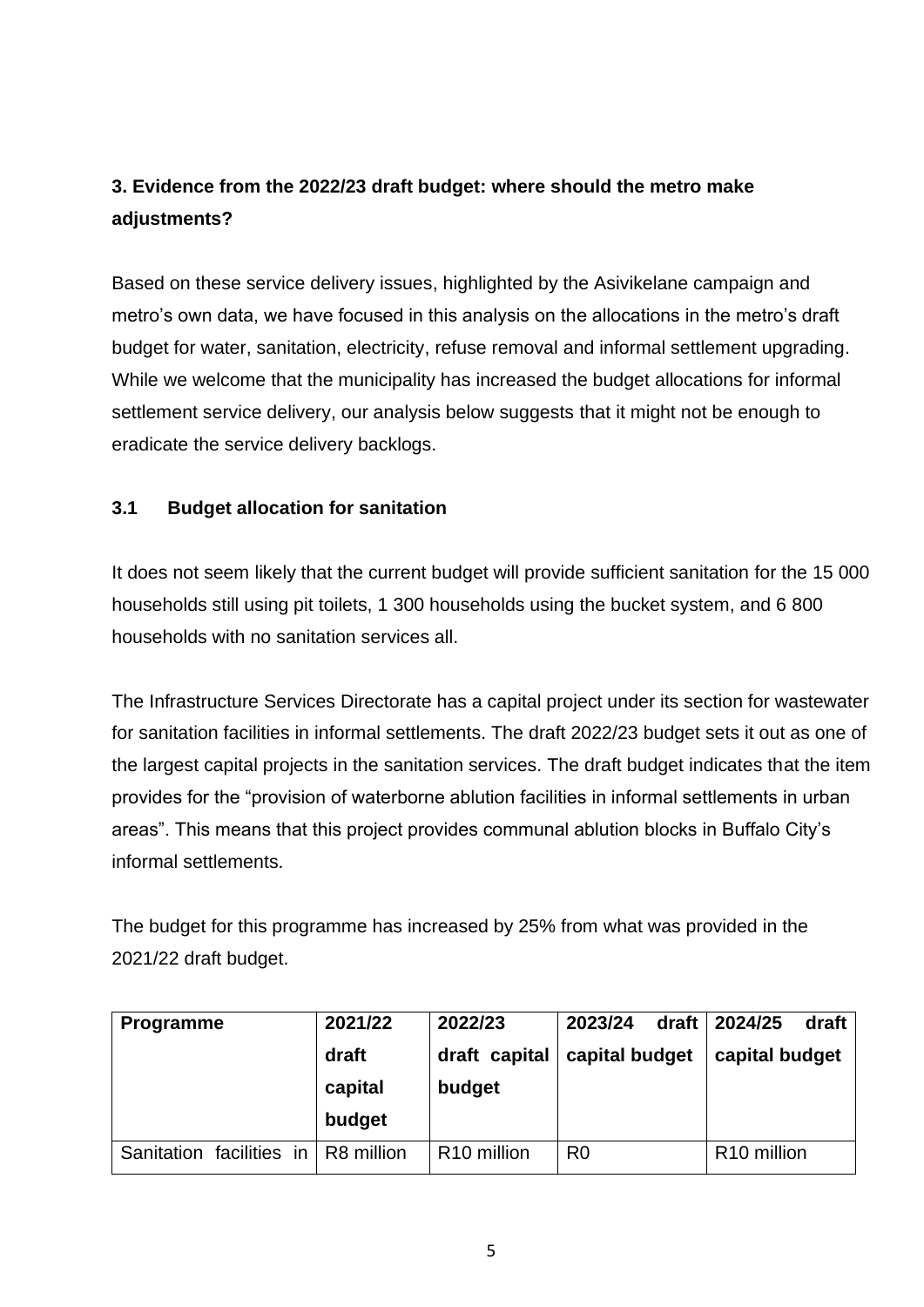| $  -$<br>-int<br>.<br>,,,,,,,,, |  |  |
|---------------------------------|--|--|
|                                 |  |  |

This increase is welcomed, but the budget does not provide targets for how many additional households will have access to communal toilets. It also does not state by when these improvements will be implemented, nor does it provide a list of settlements which will benefit from these sanitation facilities , merely stating that the whole metro will benefit.

It is, therefore, unclear as to how far this allocation will go to eradicate the sanitation backlog in informal settlements in the coming financial year. But the numbers cited in the IDP make the above budget look like it will fall far short. The three budgets of R28 million indicate a projected cost of only R121 per household for the over 23 000 households that have no or insufficient sanitation. While the budget does not present detailed unit costs, this looks insufficient at face value.

The budget also does not show how much is budgeted for cleaning of existing communal toilets, and it is therefore impossible to know whether enough funds have been set aside for this. Asivikelane data, however, suggests that current services, and the budgets that pay for them, are largely insufficient.

#### **3.2 Budget allocations for water**

The overall budget allocation for projects that will improve access to water in informal settlements has increased between the 2021/22 and 2022/23 financial years. Again, the budget does not specifically indicate what these projects will deliver, apart from that it is for water supply infrastructure for distribution. It is therefore unclear whether these projects will specifically provide more communal taps to informal settlements.

Again, the R86,6 million indicated in the budget seems too little to provide access to water to the 5 800 households with no water and the 17 000 that have substandard water.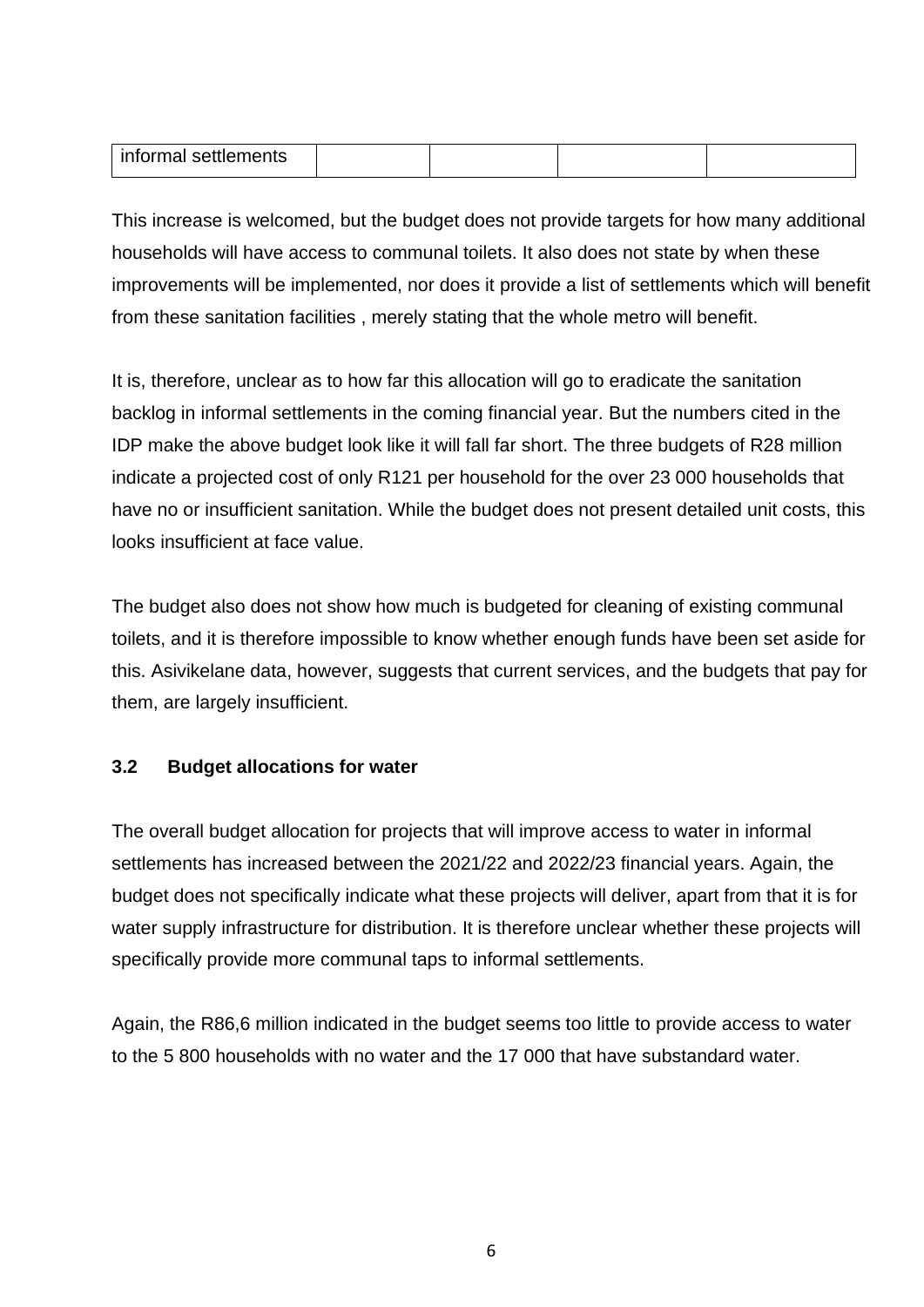| Programme                                     | <b>Draft capital</b>   | <b>Draft</b>            | 2023/24<br><b>Draft</b> | <b>Draft</b><br>2024/25 |
|-----------------------------------------------|------------------------|-------------------------|-------------------------|-------------------------|
|                                               | budget                 | 2022/23                 | budget                  | budget                  |
|                                               | 2021/22                | budget                  |                         |                         |
| Water<br>mains--                              | R5 million             | R <sub>1</sub> million  | R <sub>10</sub> million | R <sub>10</sub> million |
| informal<br>settlements                       |                        |                         |                         |                         |
| inland                                        |                        |                         |                         |                         |
| Water<br>Supply<br>$\overline{a}$             | R <sub>3</sub> million | R <sub>15</sub> million | R6,4 million            | R8 million              |
| settlements<br>informal                       |                        |                         |                         |                         |
| coastal                                       |                        |                         |                         |                         |
| <b>Distribution</b><br>mains<br>$\sim$ $\sim$ | R5 million             | R3 million              | R9 million              | R9 million              |
| informal<br>settlements                       |                        |                         |                         |                         |
| midlands                                      |                        |                         |                         |                         |

The metro also does not show in either the budget or the draft IDP which settlements will benefit from these budget allocations, or when these services will be provided.

## **3.3 Budget allocations for refuse removal**

The Buffalo City budget does not say what it spends on refuse removal in informal settlements, which suggests that there might be no dedicated budget for refuse removal in informal settlements.

The metro should specifically budget for this, as evidence from the Asivikelane campaign shows that most residents do not have access to waste removal services. This fact is echoed by the city's own data, which shows that the refuse removal backlog has increased over the past decade.

The metro should also budget enough to ensure that residents receive plastic bags to dispose of their waste.

## **3.4 Budget allocations for electrification**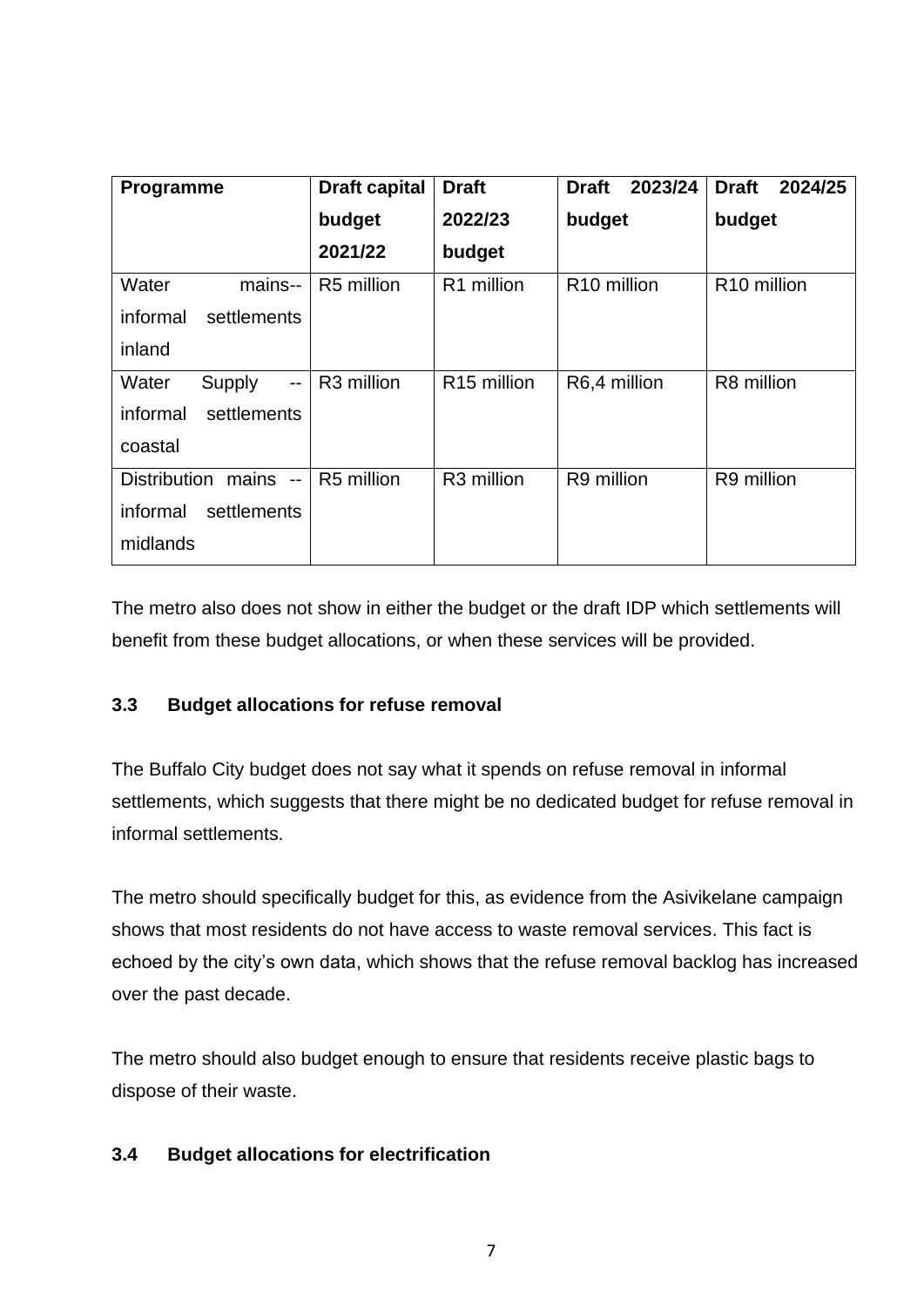Analysis shows that the budget for the electrification of informal areas has more than doubled from what it was in the 2021/22 financial year to R25 million in the 2022/23 financial year. A total of R101 million has been budgeted over three years.

| Programme                        | 2021/22        | draft   2022/23         | draft   2023/24         | draft   2024/25<br>draft |
|----------------------------------|----------------|-------------------------|-------------------------|--------------------------|
|                                  | capital budget | capital budget          | capital budget          | capital budget           |
| Electrification --   R10 million |                | R <sub>25</sub> million | R <sub>30</sub> million | R <sub>36</sub> million  |
| informal                         |                |                         |                         |                          |
| dwelling areas                   |                |                         |                         |                          |

The increase in the budget is welcomed and the metro should work with speed to ensure that all residents in informal settlements have access to electricity.

Another critical issue in informal settlements is public lighting. There is one programme for streetlights and high-masts which is set to benefit informal settlement residents. The name of the programme doesn't specify that it is for informal settlements, but the funding source is the Informal Settlement Partnership Upgrading Grant which we know can only be spent on service delivery in informal settlements. The three-year budget of R15 million will likely not be a sufficient response to the 81% of residents who say that their areas are not sufficiently lit, but it is a good start.

| Programme                  | Draft 2021/22   Draft 2022/23 |            | Draft<br>2023/24 | Draft<br>2024/25 |
|----------------------------|-------------------------------|------------|------------------|------------------|
|                            | capital budget                | capital    | capital budget   | capital budget   |
|                            |                               | budget     |                  |                  |
| <b>Streetlights</b><br>and | R5 million                    | R5 million | R5 million       | R <sub>0</sub>   |
| "highasts" [sic]           |                               |            |                  |                  |

One of the key issues with both projects is that the draft budget and the draft IDP does not show which settlements will benefit and what will be delivered this coming financial year. It also does not indicate what happens if an informal settlement has not gone through the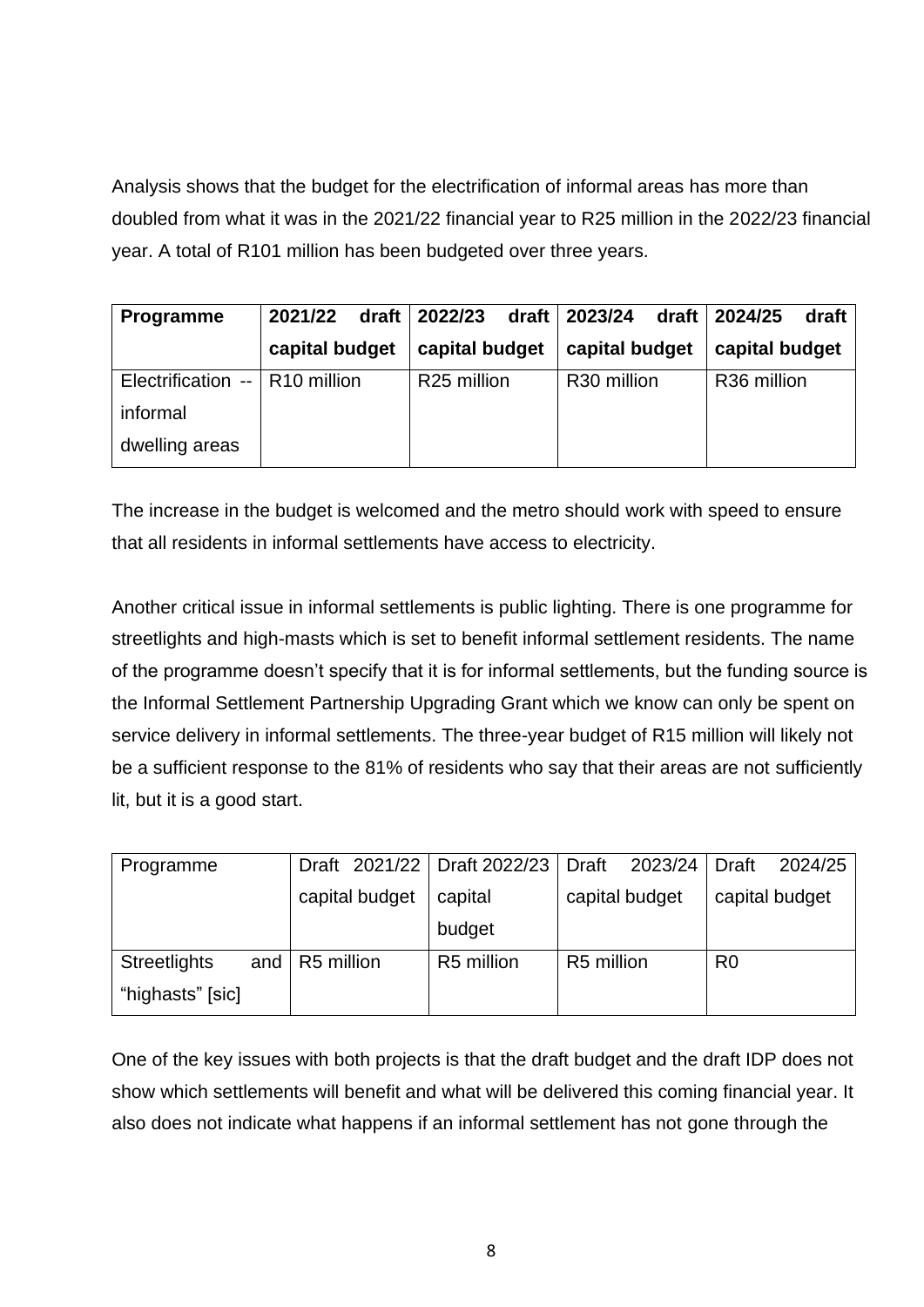Standard Operating Procedures (SOP), which includes de-densification, reblocking and relocation. This process is a requirement for a settlement to be eligible for interim electricity.

The metro should ensure that the budget allocation is sufficient to make sure that informal settlements have adequate public lighting. This is particularly important given the safety concerns raised by residents when there is no public lighting.

#### **3.5. Repairs and maintenance in informal settlements**

The evidence collected by Asivikelane shows exactly why repairs and maintenance are so important in the metro. Without repairs and maintenance being conducted on infrastructure in informal settlements, some residents can be denied their access to services, even though the services have been installed and should be available. Despite the importance of repairs and maintenance, the metro does not show in the budget how much is allocated for these purposes in informal settlements. It is impossible to see whether the overall increase in the repairs and maintenance budget, which increases by just more than 7% from R414,54 million in 2021/22 to R444,53 million in 2022/23 in Buffalo City, will benefit informal settlement residents.

The budget shows how much is budgeted for repairs and maintenance across the metro in the operating budget and gives a further breakdown of how much is spent on repairs and maintenance by asset class.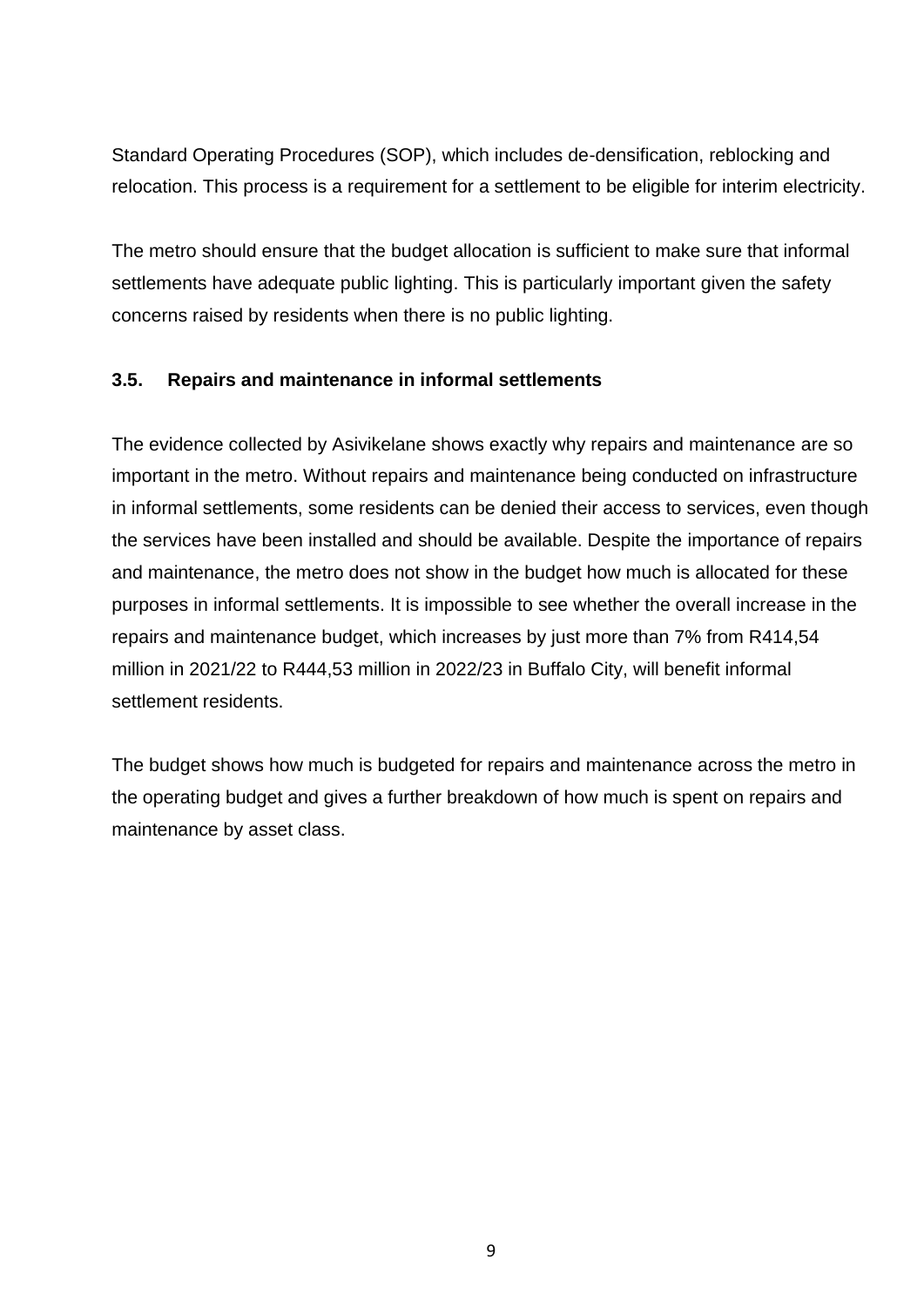| <b>Asset class</b> | 2021/22       | 2022/23<br>draft | 2023/24<br>draft           | 2024/25<br>draft           |
|--------------------|---------------|------------------|----------------------------|----------------------------|
|                    | adjusted      | budget           | budget                     | budget                     |
|                    | budget        |                  |                            |                            |
| Electrical         | R36,3 million | R36,85 million   | R37,58 million             | R40,59 million             |
| infrastructure     |               |                  |                            |                            |
| Water<br>supply    | R3,37 million | R3,32 million    | R3,38 million              | R3,65 million              |
| infrastructure     |               |                  |                            |                            |
| Sanitation         | R27 million   | R27,42 million   | R27,96 million             | R30,2 million              |
| infrastructure     |               |                  |                            |                            |
| Solid<br>Waste     | R1,26 million | R1,28 million    | R <sub>1</sub> ,31 million | R <sub>1</sub> ,41 million |
| infrastructure     |               |                  |                            |                            |

The breakdown per asset class also does not show any significant increase to the maintenance of infrastructure related to most basic services, while the budget for repairs and maintenance to water supply infrastructure decreases.

While the budget does increase overall, Buffalo City is still not budgeting enough for repairs and maintenance in the metro. The draft budget states that the metro has only budgeted 2% for repairs and maintenance as a percentage of Property, Plant and Equipment (PPE), which is far below the 8% of PPE that is prescribed by the National Treasury.

The metro should increase the budget allocation for repairs and maintenance to ensure that it gets closer to what is required by the National Treasury, as a lack of repairs and maintenance directly impacts the right to access to water and sanitation.

#### **3.6 Informal settlement upgrading**

In the previous sections we have looked at budget allocations for service delivery in the short term, but informal settlement residents also receive services as part of the longer-term informal settlement upgrading projects.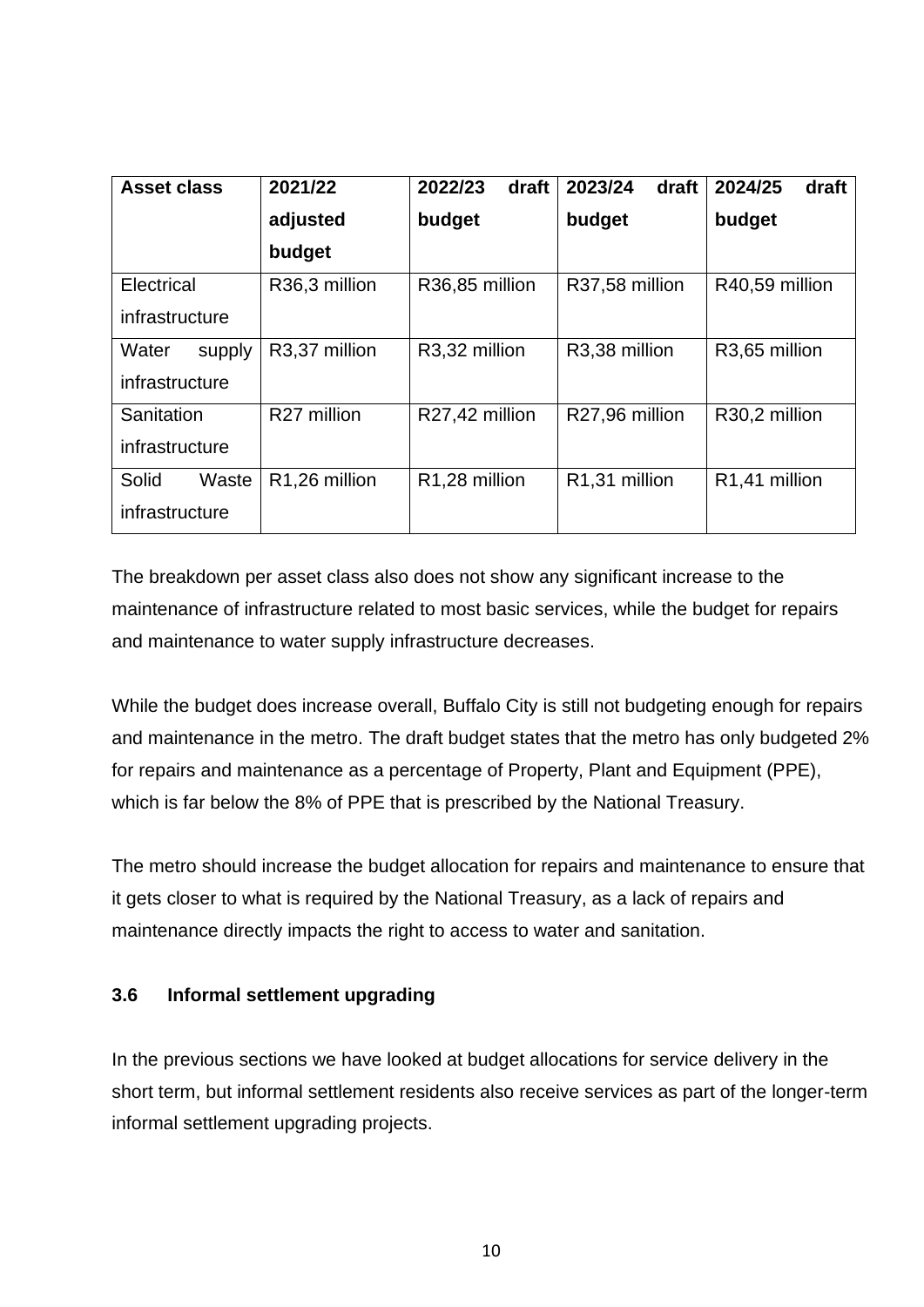Informal settlement upgrading falls under the Human Settlements Directorate in the metro and the budget document refers to it as a top priority for Buffalo City. The metro plans to upgrade 154 informal settlements by 2030 through the Informal Settlement Upgrading Partnership Grant, which increases slightly over the medium term.

|             | 2021/22         | 2022/23         | 2023/24         | 2024/25         |
|-------------|-----------------|-----------------|-----------------|-----------------|
| Informal    | R266,25 million | R282,12 million | R294,55 million | R307,78 million |
| Settlement  |                 |                 |                 |                 |
| Upgrading   |                 |                 |                 |                 |
| Partnership |                 |                 |                 |                 |
| Grant       |                 |                 |                 |                 |

According to the draft 2022/23 IDP, there are currently 29 informal settlements being upgraded, with the metro providing engineering services prior to the construction of the top structures.

The human settlements capital budget lists which settlements will benefit from upgrading projects which will provide roads, stormwater, sanitation and water. However, the budget items are vague and do not explain what will be delivered on the ground and by when – making it difficult to monitor progress. Specifically, it is unclear if these households will receive permanent taps or toilets in the coming budget year.

The metro should make detailed plans available together with the budget, and show clearly what the targets are for each budget item which deals with settlement upgrading.

## **Reference list:**

- 1. 2022/23 draft budget:<https://www.buffalocity.gov.za/folder.php?id=3FD0587>
- 2. 2022/23 draft Integrated Development Plan:

<https://www.buffalocity.gov.za/folder.php?id=3FD0587>

3. 2021/22 draft budget and draft integrated development plan: <https://www.buffalocity.gov.za/folder.php?id=C5CB3DA>